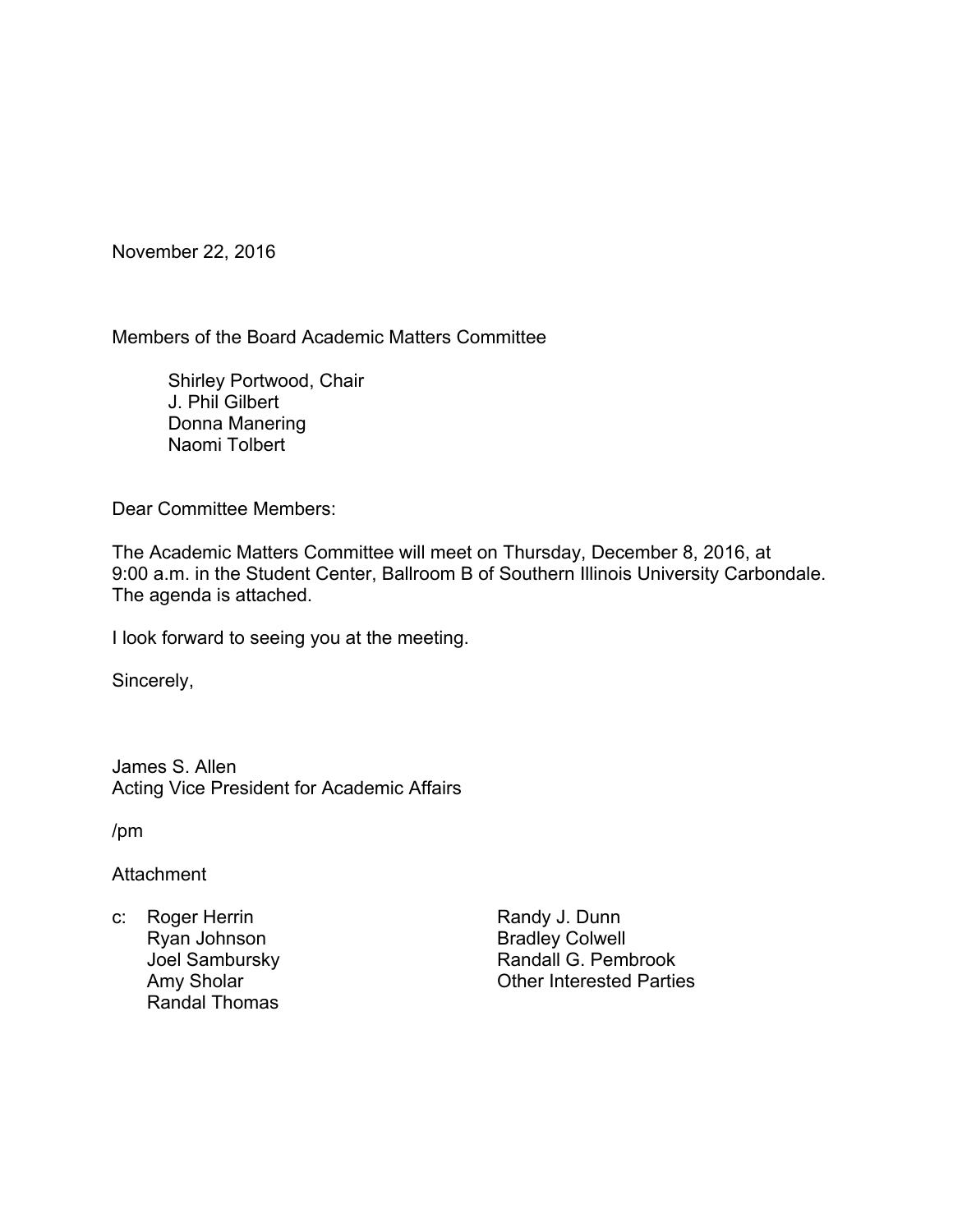# REVISED

# AGENDA

# MEETING OF THE SOUTHERN ILLINOIS UNIVERSITY BOARD OF TRUSTEES ACADEMIC MATTERS COMMITTEE

Thursday, December 8, 2016 9:00 a.m.

Ballroom B, Student Center Southern Illinois University Carbondale

- 1. Announcements
- 2. Approval of Minutes of the Meeting September 8, 2016
- 3. Recommendation for Honorary Degree, SIUE [Ms. Frankie Muse Freeman ] (Board Agenda Item O)
- 4. Recommendation for Honorary Degree, SIUE  $\Box$  (Board Agenda Item P) - Item P has been withdrawn from the agenda
- 5. Recommendation for Distinguished Service Awards, SIUE [Dr. Johnetta Haley ] (Board Agenda Item Q)
- 6. Recommendation for Distinguished Service Awards, SIUE [Mr. Gyo Obata] (Board Agenda Item R)
- 7. Recommendation for Honorary Degree, SIUC [Dr. Susan McClary] (Board Agenda Item J)
- 8. Recommendation for Honorary Degree, SIUC [General Larry Spencer, USAF (Ret.)] (Board Agenda Item K)
- 9. Recommendation for Distinguished Service Awards, SIUC [Mr. Era Eugene "Gene" Callahan] (Board Agenda Item L)
- 10. Recommendation for Distinguished Service Awards, SIUC [Mr. Gregory "Greg" Cook] (Board Agenda Item M)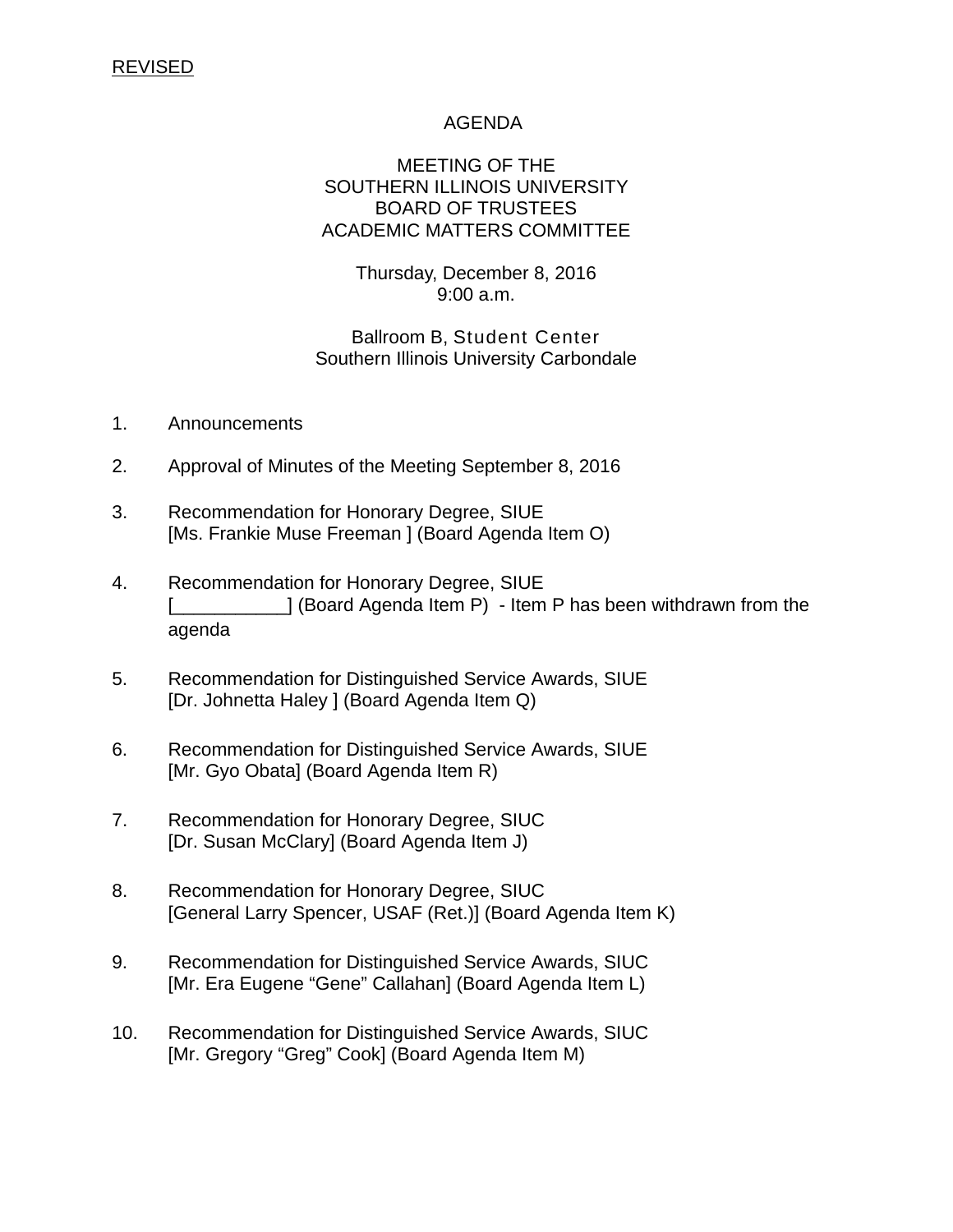- 11. Recommendation for Distinguished Service Awards, SIUC [Mrs. Dorothy "Dede" Ittner] (Board Agenda Item N)
- 12. Presentation: SIU Fermentation Science Institute: Fertile Past, Current Status, Future Potential Presenter: Dr. Matt McCarroll, Director, SIUC Fermentation Science Institute; Professor, Chemistry and Biochemistry Presenter: Chris Brannon, Junior, Fermentation Science Major Presenter: Lucas Rose, Senior, Fermentation Science Major Presenter: Shelby Moore, Senior, Chemistry and Biochemistry, pre-Physicians Assistant major
- 13. Other Business
- 14. Adjournment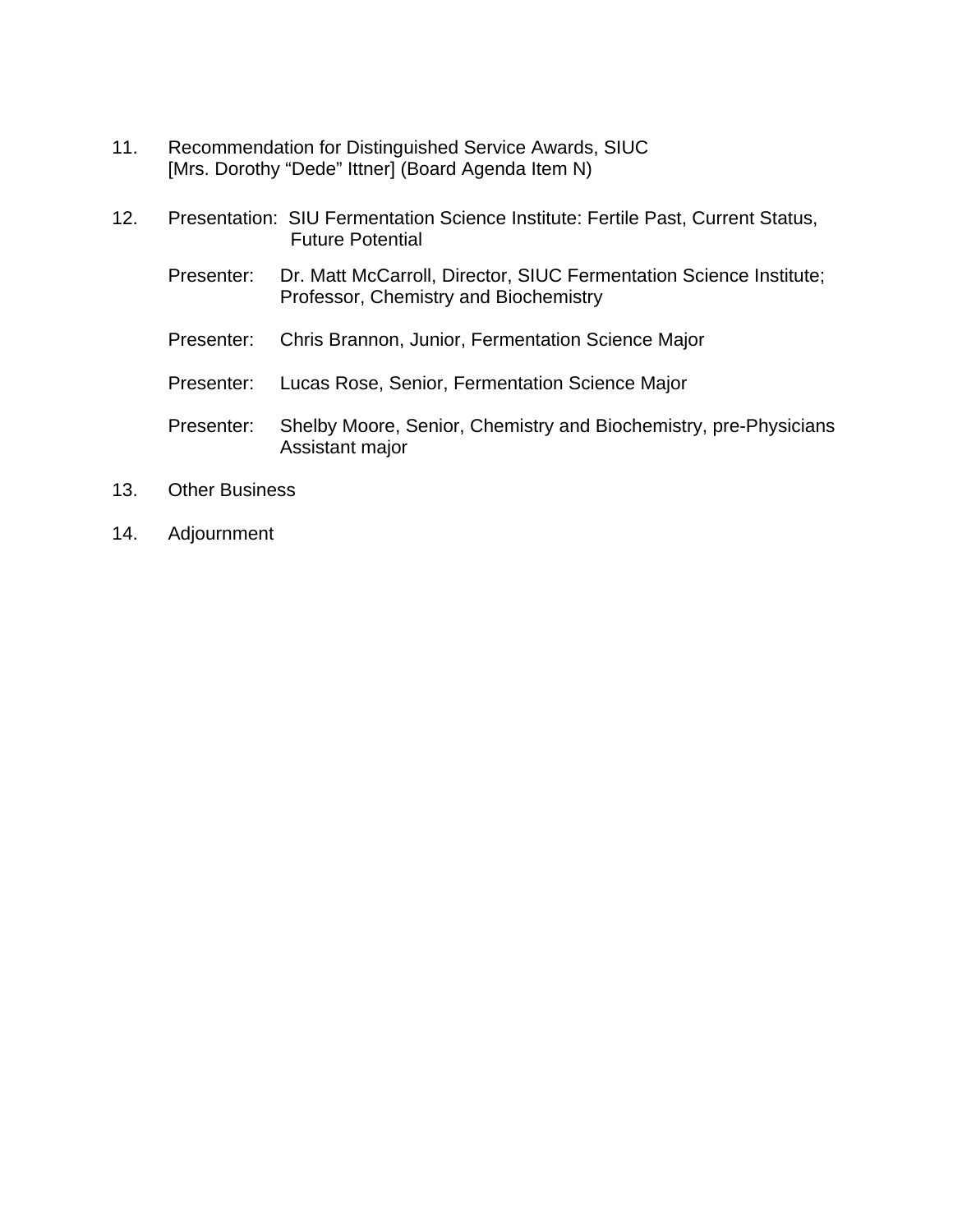# **BOARD OF TRUSTEES**

# **SOUTHERN ILLINOIS UNIVERSITY**

# **Minutes of the Academic Matters Committee Meeting**

# **September 8, 2016**

The Academic Matters Committee met at 9:04 a.m. on Thursday, September 8, 2016, in the Conference Center, second floor, of the Delyte Morris University Center at Southern Illinois University Edwardsville. Present were: Shirley Portwood, J. Phil Gilbert, Donna Manering, and Naomi Tolbert. Other Board members present were: Roger Herrin, Ryan Johnson, Joel Sambursky, and Amy Sholar. Board Chair, Randal Thomas, was absent. Executive Officers present were: President Randy J. Dunn; Acting Vice President for Academic Affairs James Allen; Senior Vice President Duane Stucky; Interim Chancellor Bradley Colwell, SIUC; Chancellor Randall Pembrook, SIUE.

#### **Announcements**

Acting Vice President James Allen shared a PowerPoint on the Illinois Board of Higher Education's (IBHE) low-performing academic degree program metrics. He provided background information on Public Act 97-610 that then-Governor Pat Quinn signed into law in 2011. The Act requires the IBHE to report to the General Assembly trends on academic degree programs from public universities that exhibit low performance in enrollments, degree completions, and expense per degree. IBHE prepared a set of metrics for the associate, baccalaureate, master, and doctoral degrees that public universities are to reference. The metrics are for enrollment and degree completion. IBHE has asked public universities to define their own metrics for instructional costs.

IBHE will provide the public universities with a listing of their respective low-producing programs, and the universities will be expected to report back to them by November.

President Randy J. Dunn added to the announcement by identifying IBHE as a coordinating body. Their role is to draw attention to low-performing degree programs, pursuant to the statute, and to assist universities with data for identifying a plan moving forward.

He indicated that legislature has recently keyed on these numbers and are becoming more engaged with what the campuses do when low-performing degree programs are identified. He believes the General Assembly will become more aggressive in their stance and will look for action from IBHE on the programs identified.

President Dunn stated that each of the campuses will be evaluating the list of lowperforming programs that IBHE identifies, and work with constituency bodies to review these programs. They will look at the centrality of the program and the importance to the campus, etc.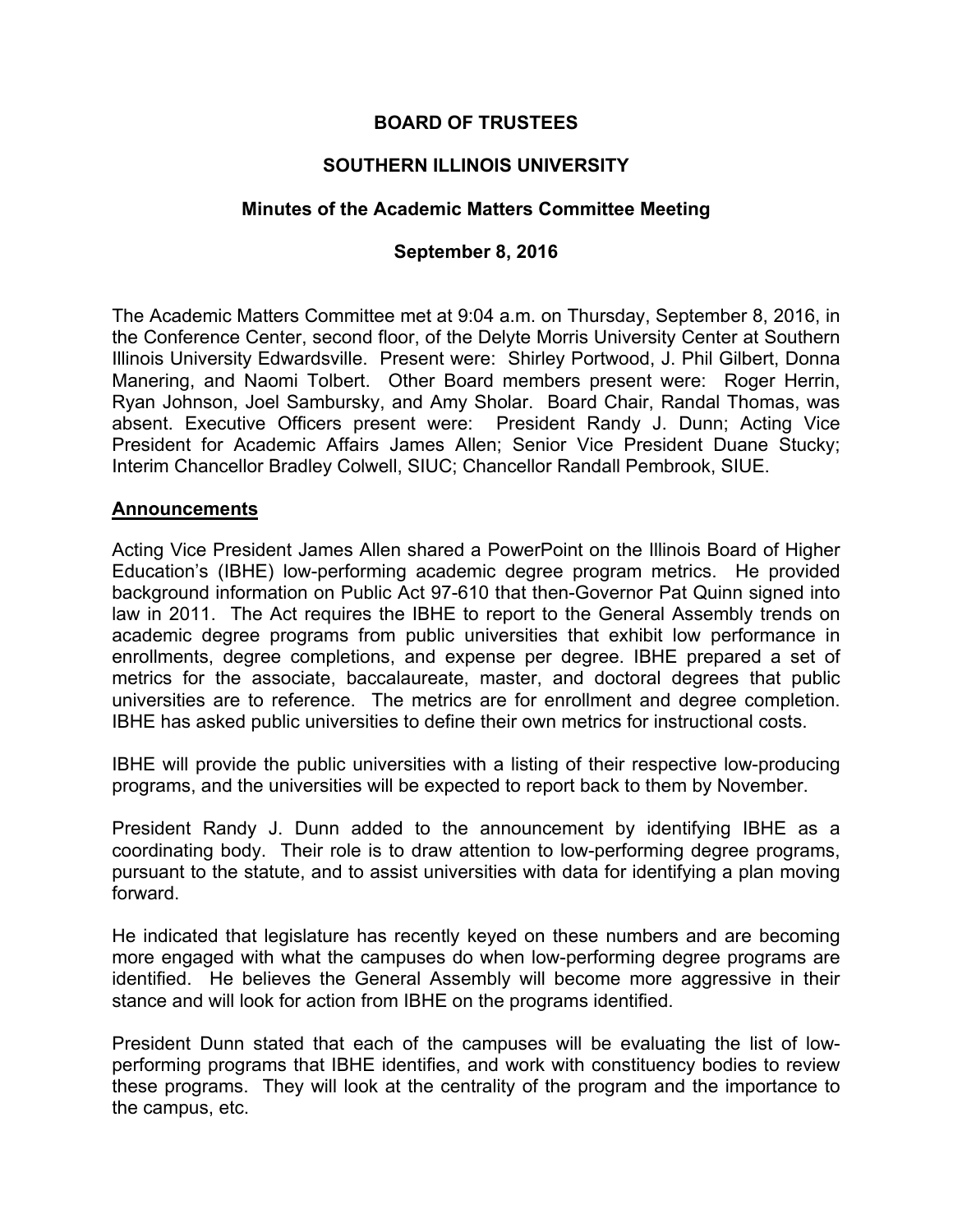Minutes of the September 8, 2016, Academic Matters Committee Meeting Page 2

# **Approval of the Minutes of the July 14, 2016, Meeting**

Motion was made by Trustee Gilbert to approve the minutes of the July 14, 2016, meeting. The motion was duly seconded by Trustee Mannering and passed by the Committee.

#### **Information Report: Program Quality Assurance**

Acting Vice President Dr. Allen provided a brief overview of the Program Quality Assurance Report. There were no questions from the Committee.

# **Operating and Capital RAMP Guidelines and Executive Summary: Resource Allocation and Management Program (RAMP) Planning, Operations, and Capital Budget Requests, Fiscal Year 2018 (Joint Discussion with Finance Committee and Architecture and Design Committee) (Board Agenda Item K)**

President Randy Dunn presented the Operating and Capital RAMP Guidelines and Executive Summary. He indicated that the RAMP process is used early in the budget process to layout the program plans or initiative areas that the universities intend to go forward with in the next fiscal year. Due to the state budget issues in the past few years, this has become more of a pro-forma exercise. President Dunn is not anticipating any type of budget process where there will be new money available to fund new programs or initiatives. However, state-funded universities are still obligated to provide this report for Board action to fulfill their statutory duty.

A Board member asked if the list has changed much over the years. President Dunn replied that it has not changed much in the past few years. He added that 20-25 years ago RAMP would have been a more robust document where new centers or programs were being developed because new monies would have been available.

Motion was made by Trustee Gilbert to approve Item K. The motion was duly seconded by Trustee Manering and passed by the Committee.

# **Presentation: T***eaching Compassion Meditation to Detained Youth: The Intersection of Teaching, Research and Community Service*

Acting Vice President James Allen introduced Dr. Jeremy Jewell, Professor; Licensed Clinical Psychologist; and Certified School Psychologist from Southern Illinois University Edwardsville. He also recognized two students accompanying Dr. Jewell—Hannah Dahms a junior and Psychology Major with a minor in Criminal Justice and Marjorie Wilson a senior and Psychology Major with a minor in Sociology.

Dr. Jewell began by thanking the Board for inviting him. He shared with the Board that he teaches Counseling with Children and Adolescents, and Crisis Intervention graduate courses. He also researches topics in mental health and mental illness and how to increase the mental health of children in foster care and court-involved youth. His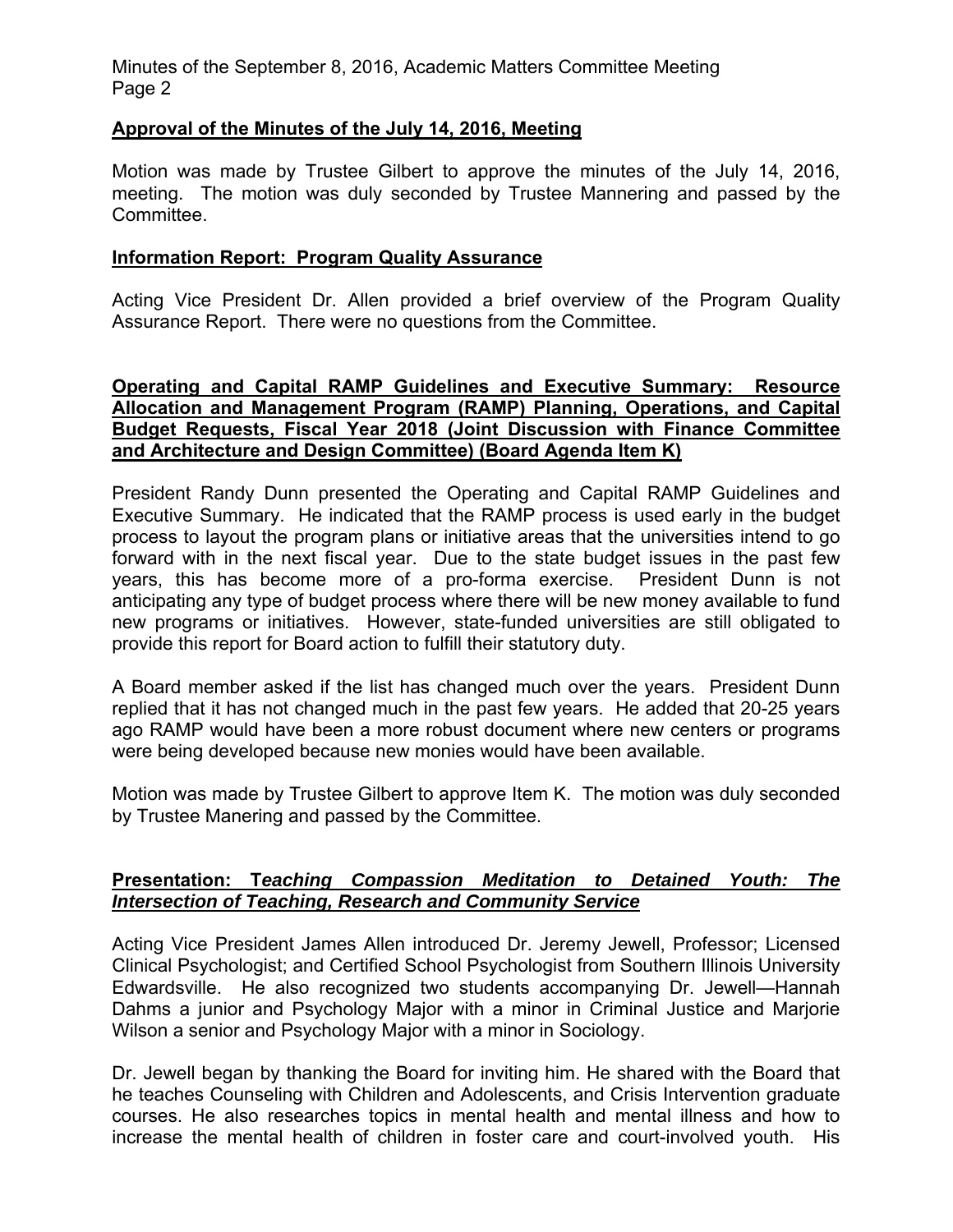Minutes of the September 8, 2016, Academic Matters Committee Meeting Page 3

presentation focused on how teaching, research and community service components come together in his CALM program for delivering compassion meditation to kids in detention.

He works with many health agencies, courts, and probation departments in southern Illinois, but his presentation focused on his works with detained youth at the Madison County Juvenile Detention Center.

Dr. Jewell gave a brief overview of his unique program, what it is, who delivers it, how it works, and how the kids use the meditation to deal with their anger, stress and anxiety while in detention, how the kids are evaluated, and results from their use of CALM program.

In addition to offering his program at Madison County Juvenile Detention Center, Dr. Jewell has implemented his CALM program in three Belleville elementary schools for "at-risk" children and is expanding into the East Saint Louis Center for foster children in the after-school program. He hopes to expand his elementary school program to include all children and eventually have enough SIUE undergraduate students to offer the program to junior high schools.

Hannah and Marjorie discussed how the CALM program and Dr. Jewell's research lab has impacted their learning and lives.

Dr. Jewell closed the presentation by giving an account of a 17-year-old youth in the detention center whose mother was a meth addict who would leave him and his siblings for one or two weeks at a time. The youth began stealing change from cars at the age of ten for the purpose of buying food for him and his siblings. Later he stole money and shop-lifted to support his meth addiction—his upbringing influencing his criminal behavior. Dr. Jewell ended by sharing a quote from Father Flanagan, "There is no such thing as a bad boy. There is only bad learning, bad behavior, bad environment, and bad parenting."

Dr. Jewell received questions from the Board regarding the youngest age of kids in the detention center, the different impact on different age groups or the crimes they have been charged with, preventative initiatives, and what follow-up is done with the kids.

There was a comment applauding Dr. Jewell for what he is doing to save kids at the detention center and the "at-risk" kids, for which Dr. Jewell gave all credit to his undergraduate and graduate students.

From comments made regarding collection of data, Dr. Jewell was very open to looking into options. He informed the Board that he has applied for a \$5,000,000 four-year grant from the National Institute of Justice to implement the CALM program in thirteen schools in Belleville to administer to all students not just "at-risk" students.

A final comment from a Board member was about his first-hand experience with Dr. Dean Ornish's deep meditation as it relates to coronary artery disease and the health benefit it has in the reversing of heart disease.